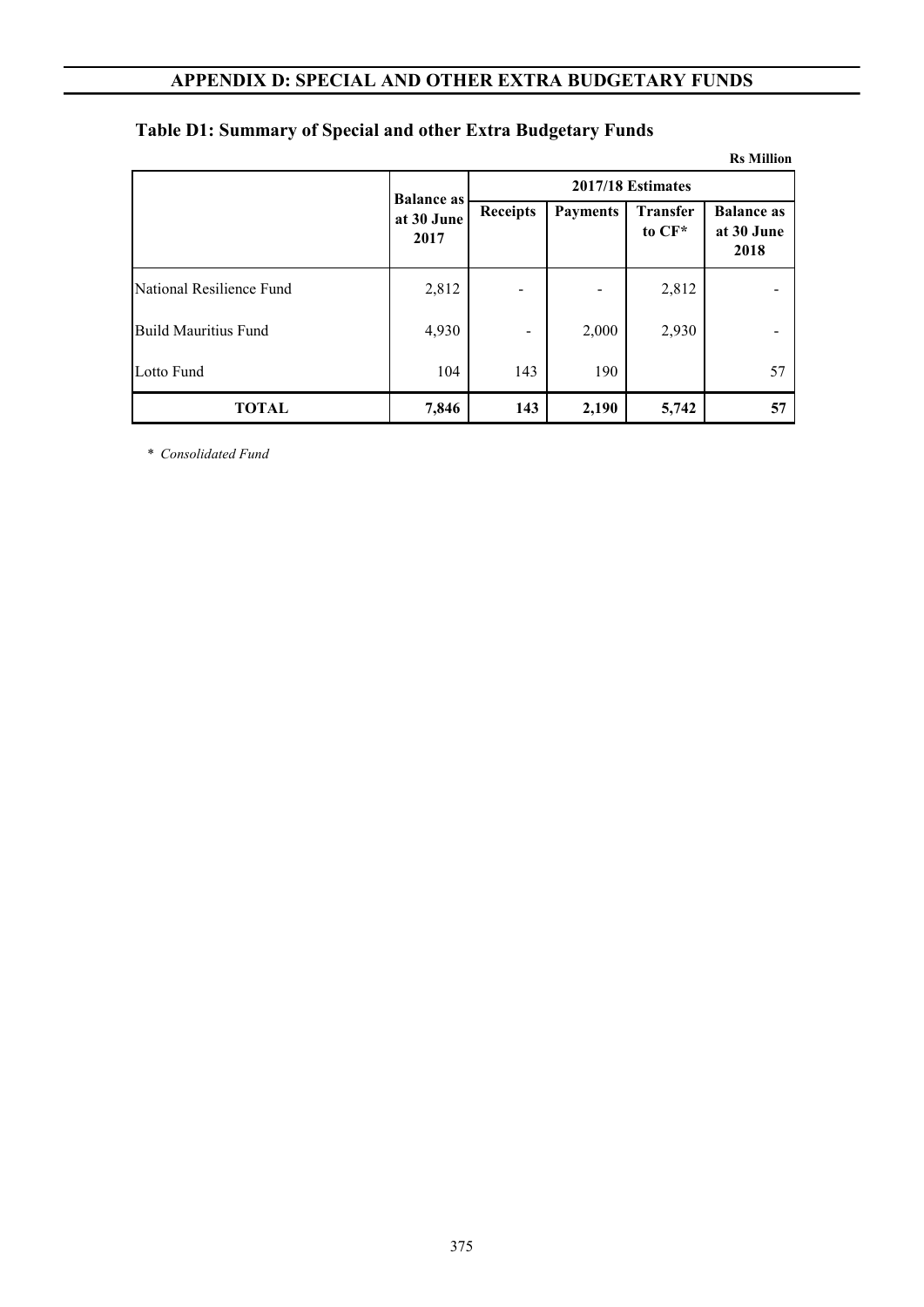# **Table D2: National Resilience Fund**

|       |                                                |                             |                                               |                             |                    | <b>Rs Million</b>         |
|-------|------------------------------------------------|-----------------------------|-----------------------------------------------|-----------------------------|--------------------|---------------------------|
| Code  |                                                | 2016/17<br><b>Estimates</b> | 2016/17<br><b>Revised</b><br><b>Estimates</b> | 2017/18<br><b>Estimates</b> | 2018/19<br>Planned | 2019/20<br><b>Planned</b> |
|       | <b>Opening Balance</b>                         | 2,259                       | 2,259                                         | 2,812                       |                    |                           |
|       | <b>Add Receipts</b>                            | 584                         | 768                                           |                             |                    |                           |
| 14599 | Refund from SIC                                | 500                         | 700                                           |                             |                    |                           |
| 14599 | Refund from SLDC                               | 15                          |                                               |                             |                    |                           |
| 14599 | Refund from NIC Healthcare Ltd                 | 69                          | 68                                            |                             |                    |                           |
|       | Less Payments                                  | 733                         | 215                                           |                             |                    |                           |
|       | <b>ACCESS TO FINANCE</b>                       | 665                         | 190                                           |                             |                    |                           |
|       | <b>Guarantee Schemes</b>                       | 65                          | 40                                            |                             |                    |                           |
| 28215 | <b>SME Financing Guarantee Scheme</b>          | 50                          |                                               |                             |                    |                           |
| 28215 | Corporate Guarantee                            | 15                          | 40                                            |                             |                    |                           |
|       | <b>Leasing Facilities</b>                      | 500                         | 100                                           |                             |                    |                           |
| 32145 | Leasing Equipment Modernisation Scheme         | 500                         | 75                                            |                             |                    |                           |
| 32145 | Leasing Equipment Modernisation Scheme (Forex) |                             | 25                                            |                             |                    |                           |
|       | Factoring                                      | 100                         | 50                                            |                             |                    |                           |
| 32140 | <b>SME Factoring Scheme</b>                    | 100                         | 50                                            |                             |                    |                           |
|       | <b>MARKET DEVELOPMENT SUPPORT</b>              |                             | 10                                            |                             |                    |                           |
| 28215 | Speed to Market Scheme                         |                             | 10                                            |                             |                    |                           |
|       | <b>BUSINESS DEVELOPMENT SUPPORT</b>            | 50                          | 10                                            |                             |                    |                           |
| 28215 | National SME Incubator Scheme                  | 50                          | 10                                            |                             |                    |                           |
|       | <b>OTHER</b>                                   | 18                          | 5                                             |                             |                    |                           |
| 22120 | <b>Administrative Costs</b>                    | 15                          | 5                                             |                             |                    |                           |
| 22120 | Fees to Consultants                            | 3                           |                                               |                             |                    |                           |
|       | <b>Transfer to Consolidated Fund</b>           | 2,000                       |                                               | 2,812                       |                    |                           |
|       | <b>Closing Balance</b>                         | 110                         | 2,812                                         |                             |                    |                           |
|       | $\mathbf{A}$<br>$\mathbf{1}$<br>$\mathbf{r}$   |                             |                                               |                             |                    |                           |

| Memorandum Item:       |     |     |                          |                          |                          |
|------------------------|-----|-----|--------------------------|--------------------------|--------------------------|
| Investment Expenditure | 600 | 160 | $\overline{\phantom{0}}$ | -                        | $\sim$                   |
| Current Expenditure    | 133 | ی ر | $\blacksquare$           | $\overline{\phantom{0}}$ | $\overline{\phantom{0}}$ |
| Total                  | 733 | 215 | $\overline{\phantom{0}}$ | $\overline{\phantom{0}}$ | $\overline{\phantom{0}}$ |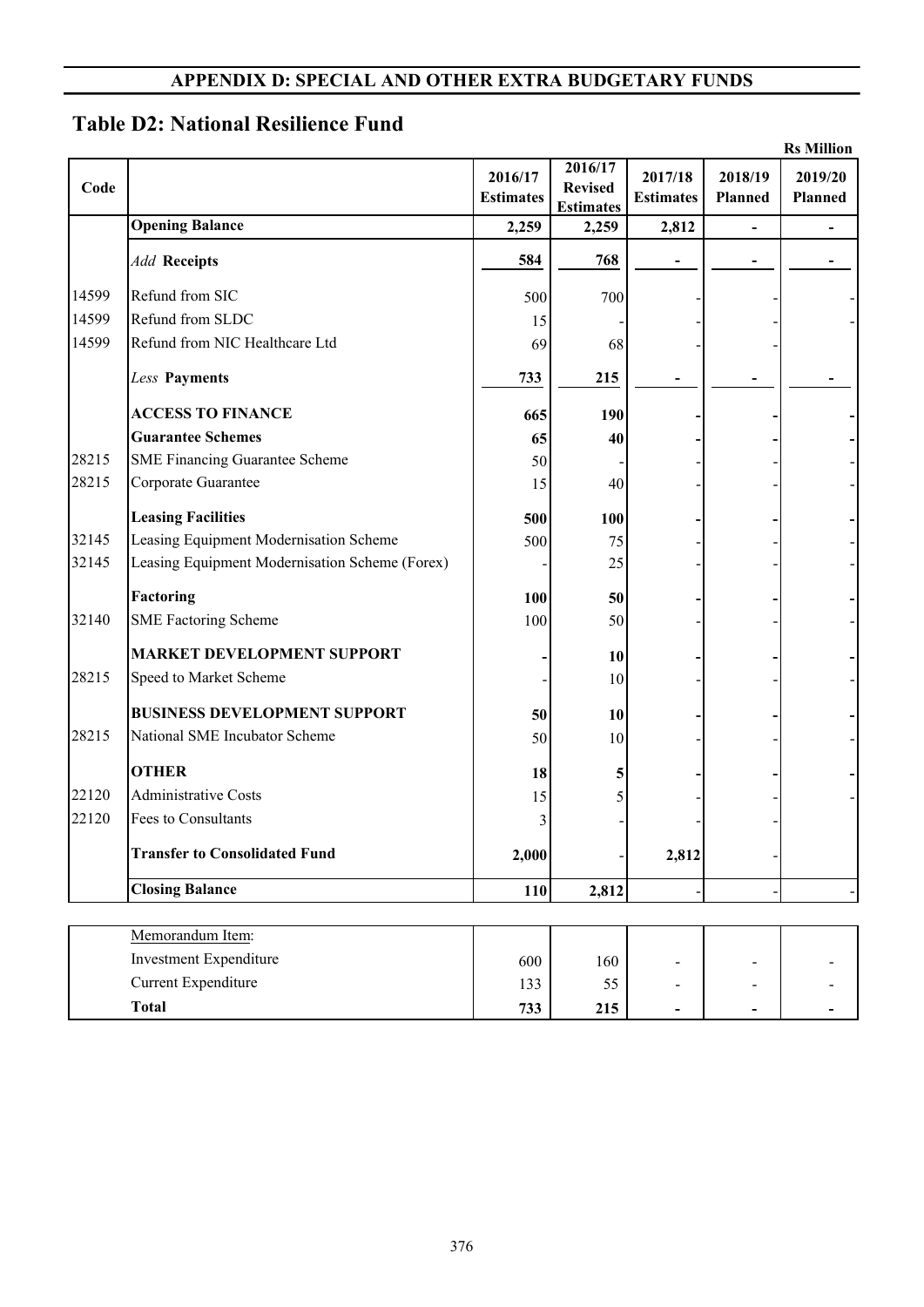#### **Table D3: Build Mauritius Fund\***

|       |                                                    |                             |                             |                    | <b>Rs</b> Million  |
|-------|----------------------------------------------------|-----------------------------|-----------------------------|--------------------|--------------------|
| Code  |                                                    | 2016/17<br><b>Estimates</b> | 2017/18<br><b>Estimates</b> | 2018/19<br>Planned | 2019/20<br>Planned |
|       | <b>Opening Balance</b>                             | 4,729                       | 4,927                       |                    |                    |
|       |                                                    |                             |                             |                    |                    |
|       | <b>Add Receipts</b>                                | 1,600                       |                             |                    |                    |
|       | 14599 Contribution from Levy                       | 1,600                       |                             |                    |                    |
|       | Other Income                                       |                             |                             |                    |                    |
|       | <b>Less Payments</b>                               | 4,199                       | 4,927                       |                    |                    |
|       | <b>Water Projects</b>                              | 1,788                       |                             |                    |                    |
|       | (a) Water Resources Unit                           | 508                         |                             |                    |                    |
| 31113 | (i) Bagatelle Dam                                  | 488                         |                             |                    |                    |
| 31113 | (ii) Riviere des Anguilles Dam                     | 20                          |                             |                    |                    |
| 28223 | (b) Central Water Authority                        | 1,280                       |                             |                    |                    |
|       | (i) Replacement of old and defective pipes         | 1,185                       |                             |                    |                    |
|       | (ii) Service reservoirs at Cluny, Riche en Eau,    |                             |                             |                    |                    |
|       | Balisson, Riviere Dragon, and Alma                 | 25                          |                             |                    |                    |
|       | (iii) Consultancy Services                         | 70                          |                             |                    |                    |
|       | <b>Road and Transport Projects</b>                 | 1,685                       |                             |                    |                    |
|       | (a) Integrated National Transport Network Project  |                             |                             |                    |                    |
| 31113 | (Road Decongestion Programme)                      | 1,000                       |                             |                    |                    |
| 31113 | (b) Terre Rouge - Verdun stabilization works       | 403                         |                             |                    |                    |
| 31113 | (c) Terre Rouge- Verdun- Ebene Link Road Lot 1     | 3                           |                             |                    |                    |
| 31113 | (d) Terre Rouge - Verdun Ebene Link Road Lot 2     | 9                           |                             |                    |                    |
| 31113 | (e) Ring Road Phase I remedial works               | 140                         |                             |                    |                    |
| 31113 | (f) Repair of cracks on Terre Rouge Verdun Road    | 50                          |                             |                    |                    |
| 31113 | (g) Preparation of Metro Express Project           | 30                          |                             |                    |                    |
| 31113 | (h) Access road to Heritage City                   | 50                          |                             |                    |                    |
| 31113 | Construction and upgrading of drains (NDU)         | 591                         |                             |                    |                    |
| 25500 | <b>Bus Modernisation Scheme</b>                    | <b>100</b>                  |                             |                    |                    |
| 28222 | <b>Water Tank Scheme for Low Income Households</b> | 35                          |                             |                    |                    |
| 13320 | <b>Loan Repayment to Consolidated Fund</b>         |                             | 2,000                       |                    |                    |
|       | <b>Transfer to Consolidated Fund</b>               |                             | 2,927                       |                    |                    |
|       | <b>Closing Balance</b>                             | 2,130                       |                             | ٠                  |                    |
|       |                                                    |                             |                             |                    |                    |
|       | Memorandum Item:                                   |                             |                             |                    |                    |
|       | Investment Expenditure                             | 4,199                       | 4,927                       |                    |                    |
|       | <b>Current Expenditure</b>                         |                             |                             |                    |                    |
|       | <b>Total Expenditure</b>                           | 4,199                       | 4,927                       |                    |                    |

*\* As from FY 2017/18, provision in respect of projects and schemes will be made under the budget of respective Ministries/Departments*